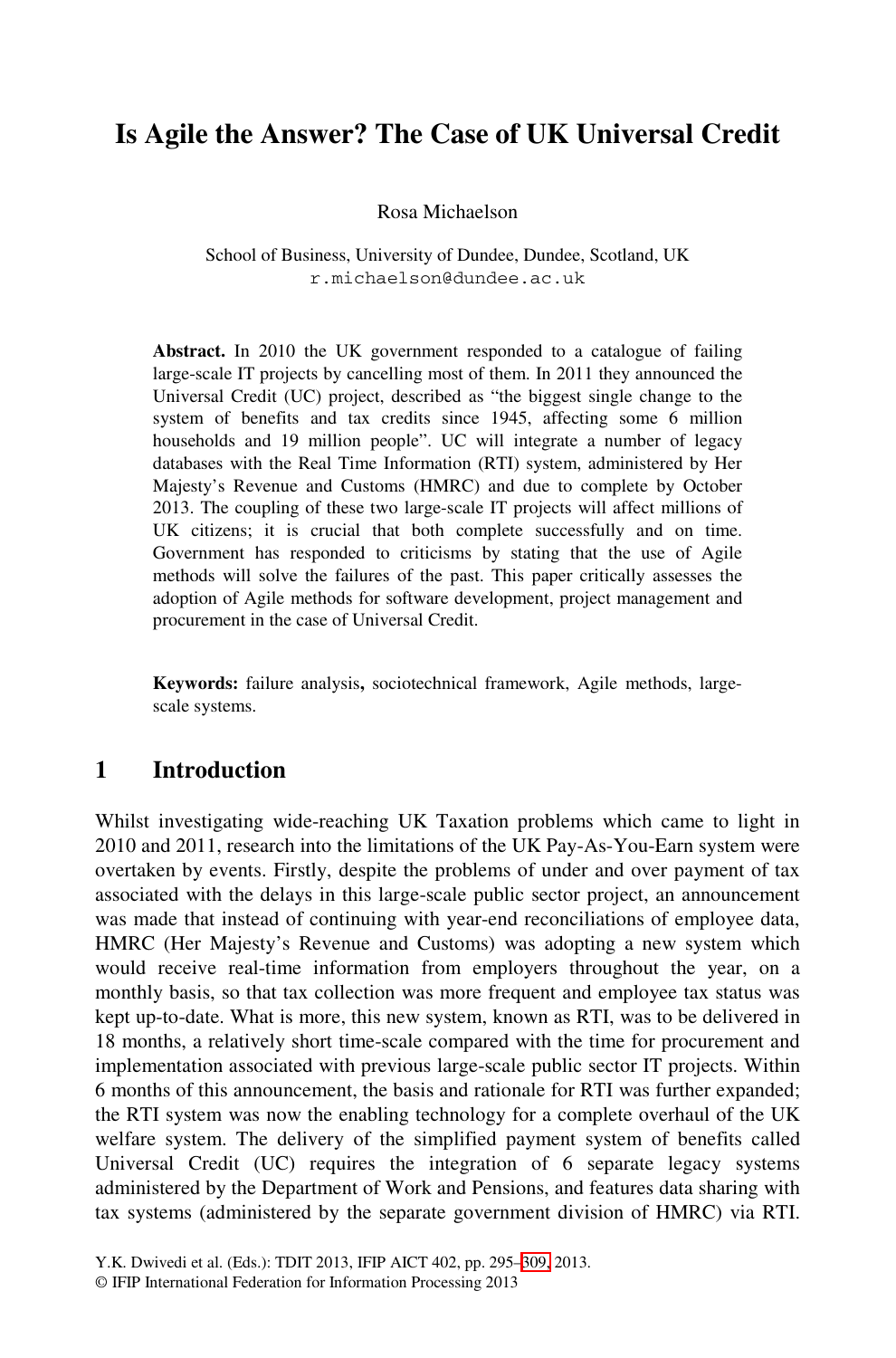The deadline for this ambitious change was originally planned within the timescale for RTI completion, with the stated aim of both RTI and UC being live in October 2013.

The Universal Credit project is a messy one, as are many of the large-scale public sector projects of the last 20 years - messy in the sense that Law applies to social science case studies (Law, 2007). Law uses a number of sociotechnical case studies which deploy ethnographic methods to illustrate a range of ways to deal with "what happens when social science tries to describe things that are complex, diffuse and messy" (Law, 2007). Here, I use a socio-technical framework in order to make sense of the many factors and viewpoints that influence a real world problem, that of the histories of inter-linked large-scale public sector IT projects. In this paper, I present what Geertz called "a thick description" of policy and practise with respect to the Universal Credit project, where the process of amassing data and writing the case study forms part of the analysis (Geertz, 1975). This is similar to Beynon-Davies' 'web-based analysis' of failure which focuses on the social and political contexts of software adoption as a way of improving our understanding of such examples (Beynon-Davies, 1999).

In 2010, the UK Coalition government responded to the legacy of disastrous public IT projects by cancelling most of them (DoH, 2010; NAOa, 2011; Tarr, 2012). Given this response, what makes government sure that the ambitious Universal Credit project will succeed? Their answer is a fundamental change in ICT development by the public sector, abandoning the overly bureaucratic processes of the past by adopting Agile methods for software development, project management and procurement (CO, 2011; 2012). This paper assesses to what extent Agile is the solution to the historical problems of large-scale public sector IT failure by examining the case of Universal Credit. The structure is as follows: firstly, Agile methods are briefly discussed, and recent changes in government attitudes to software project design, development and acquisition are noted; secondly, the story of the HMRC RTI project is presented, with a description of PAYE, the organisational context, the technologies and history; thirdly, I describe the case of Universal Credit with responses from several different interested parties. Finally, I discuss to what extent Agile methods can or will ensure the successful outcome the government expects.

# **2 Agile Methods and UK Government ICT Development**

## **2.1 Agile Methods**

Agile methods were originally defined by programmers and software developers in the Agile Manifesto of 2001. The focus of Agile development is on (i) individuals and interactions rather than processes and tools; (ii) the production of working software rather than extensive documentation; (iii) collaboration with the customer not contract negotiation; and (iv) responding to change rather than following a plan (Agile Manifesto, 2001). Further, the methods requires developers and clients to work together on a daily basis and insists that face-to-face interactions are vital. Thus Agile development applies to projects which are: modular, iterative, responsive to change,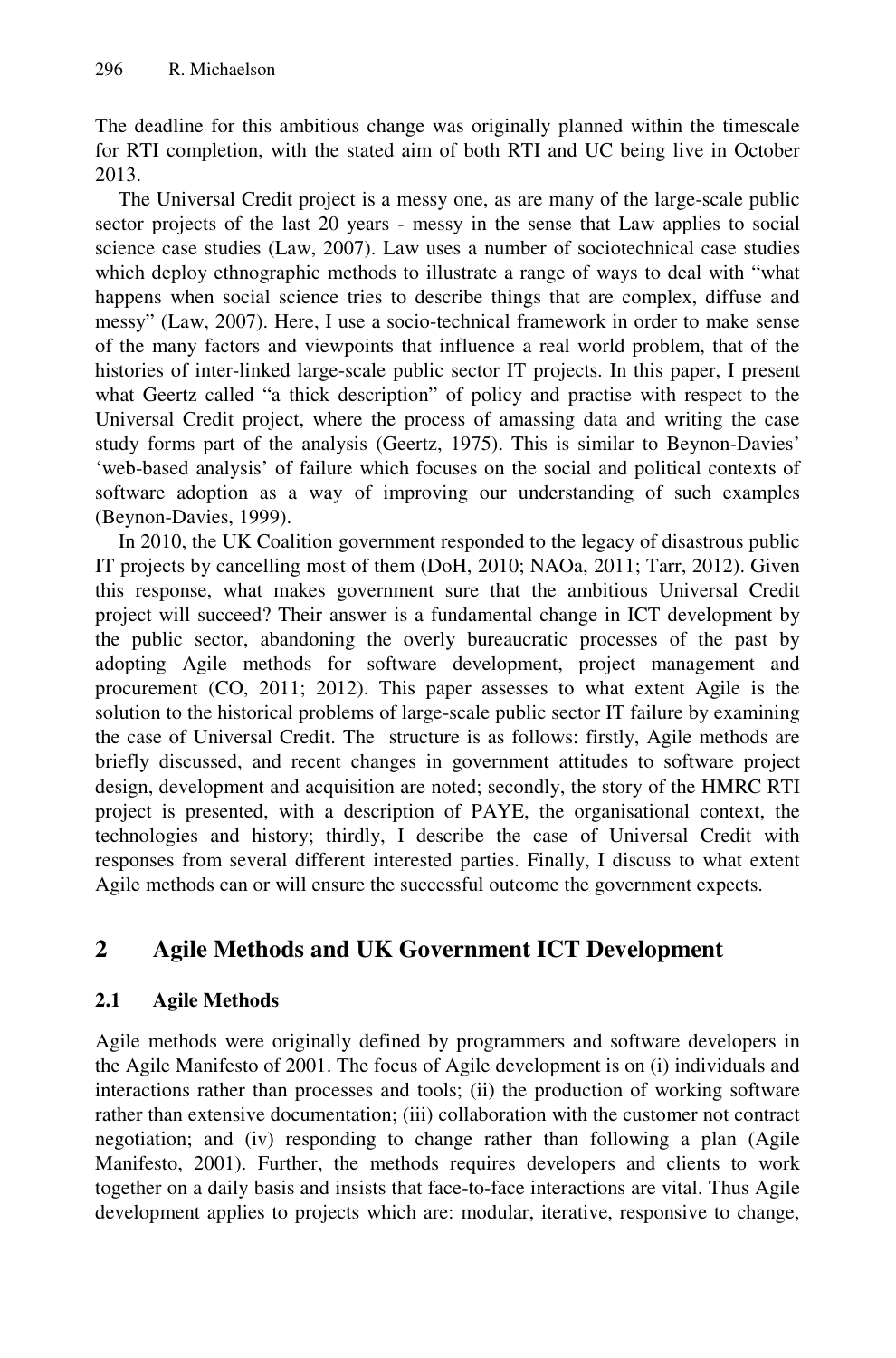and in which the users' needs are central to the delivery. Such projects are characterised by not having a fixed or detailed knowledge of the final solution at initiation, but must have clear business objectives. Agile has been of recent interest to many in Computer Science and Information Systems fields, with caveats concerning what type of organisation and scale of IT project are suitable for such methods (Nerur, 2005; Denning, 2008). In fact, the roots of Agile can be found in earlier software engineering methods of the 60s which deploy iteration and incremental processes, and eschew overly-bureaucratic documentation and project management techniques (Larman, 2003). Similar development techniques of more recent times include Prototyping, Rapid Application Development and Extreme Programming, amongst others (Larman, 2003).

In a footnote in the Cabinet Office report entitled *One Year On: Implementing the Government ICT Strategy,* we find this definition for agile:

Agile is an iterative development process where deliverables are submitted in stages allowing projects to respond to changing business requirements and releasing benefits earlier. (CO, 2012)

However, the way Agile is discussed in the government documents detailed below shows a difference between the Agile Manifesto objectives and how Agile is understood by managers and civil servants. For example, Agile is frequently presented as the opposite of the 'waterfall' method, but the definition above is not the opposite of a classic waterfall approach, rather it echoes some of the waterfall methodology – that is the iterative nature of development.

#### **2.2 Changes in UK Government ICT Development**

Failure in software development and adoption has been analysed in several different ways over the last 30/40 years. There are those who differentiate between development failure and system failure, and classify project abandonment in terms of total, substantial and partial, as noted in (Beynon-Davies, 1999). In 2002 Wilson and Howcroft revisited and reconceptualised ideas of failure classification by noting that even after successful adoption software could be regarded as having failed at a later date, given the contextual changes and inherent uncertainties of system use over time (Wilson, 2002). Fincham goes so far as to suggest that we cannot use the labels of failure or success as those concerned modify their views as the project unfolds (Fincham, 2002). Goldfinch takes the pessimistic view that large-scale projects of this nature are so inherently driven by politics that they should not be attempted in the first place (Goldfinch, 2007). However, though it is difficult to distinguish between software projects that have a strong possibility of success and those that may succeed, but deliver incomplete solutions, it is self-evident that some software does actually fail to work, and much is not fit for purpose when implemented.

The UK has a history of large-scale public-sector IT failures which include (i) the e-Borders project; (ii) the UK ID central database project; (iii) the NHS for IT project in England and Wales; (iv) 5 shared services projects for central government departments; (v) the integrated Fire Services Management project; and (vi) the Rural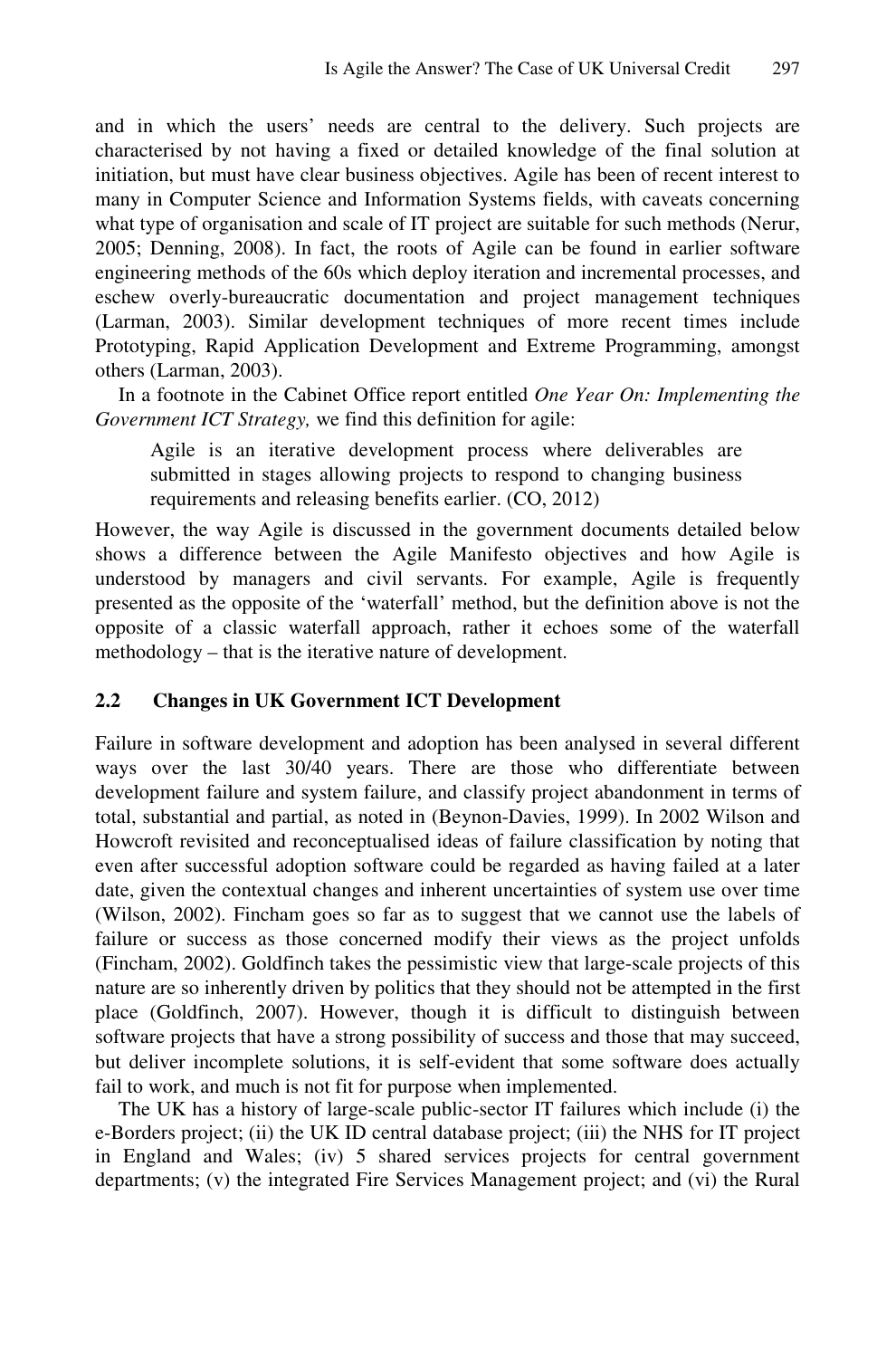Payments project (Anderson et al., 2009; NAO, 2011a). Several factors are regarded as contributing to each of these failures, namely size, spiralling costs and over-runs, the software acquisition process, political contexts, and so on (PAC, 2011). Major reviews of these failures have resulted in a change in government views about development and procurement of ICT. These are documented in several reports, namely (i) UK Government changes in ICT strategy (CO, 2011; 2012); and (ii) in responses from the National Audit Office to this change of strategy (NAO, 2011b; NAO, 2011c).

In particular, the idea that Agile methods might be preferable to previous overlybureaucratic processes emerged in an important Public Administration Committee report in 2011 (PAC, 2011). Here, having recommended that departments look at alternative development methods, the report summary notes the tension between the need for in-house expertise in Agile methods, and the major outsourcing of such expertise because there is little or no in-house civil service knowledge of such matters. Others also suggested that Agile methods might solve the problems of failure (Magee, 2012); this idea was then taken up and expanded in the new government ICT strategy that emerged after the 2010 election: "Applying lean and agile methodologies that will reduce waste, be more responsive to changing requirements and reduce the risk of project failure and moving away from large projects that are slow to implement" (NAO, 2011c). This strategy included the aim that Agile would be used in 50% of all government IT projects by April 2013 (NAO, 2011b). In these and subsequent statements, Agile is presented as not only the answer to project failure and cost over-runs, but also a means to challenge the oligopoly of large software companies in large-scale IT procurement, allowing more SME (Small to Mediumsized Enterprise) involvement in public sector projects: "Government is consulting on new frameworks that will enable more agile procurement, and open the market to more SMEs" (NAO, 2011c).

# **3 The Real Time Information Project**

## **3.1 PAYE**

Pay-as-you-earn (PAYE) was introduced in 1944 as a means of maximising revenue during the inter-war and post-war period (HMRC, 2011). PAYE is a method of collecting tax at source via employee payments, so that taxpayers pay their tax as they work. The employee pays in advance each month (or payment period) towards an estimated amount of tax which is then checked against actual employment and allowances at each year end. An employee is given a tax code by HMRC which consists of items which show the allowances for an individual. The employer is responsible for sending on the total tax owed by the employees of the organisation to HMRC in an annual payment. However, given the need for annual reconciliations of employee status, often the employer is in arrears for the overall tax burden to the state.

In September 2010, HMRC announced that due to errors in PAYE coding a total of 6M people in the UK had paid the wrong amount of tax in previous periods. It was estimated that 4.3M had paid too much and were due a refund, and 1.4M had underpaid (on average each had underpaid by  $£1,428$ .) A Treasury report into the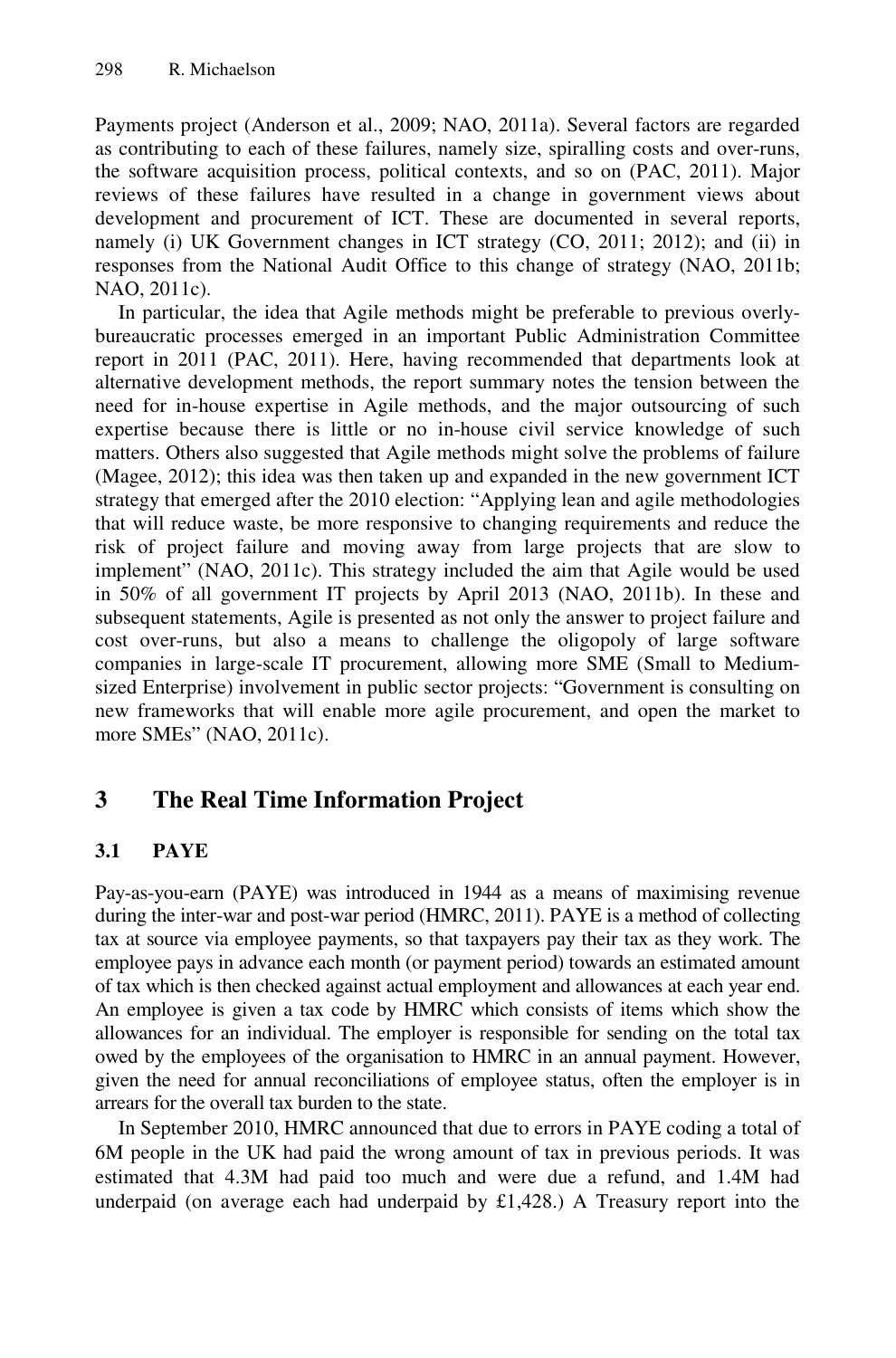administration and effectiveness of HMRC noted that "these over-and underpayments had arisen because the amounts of tax collected from individual taxpayer under the PAYE system in 2008-09 and 2009-10 had not been checked" (Treasury, 2011). Soon after, in October, more errors in payments of tax (of up to £24,000 in some cases) were announced by HMRC. Further details emerged at this point; in particular, it was said that the 2009 introduction of a computer system had produced the large number of anomalies in tax payment. Prior to the roll-out of 2009, the previous PAYE system was based on manual as well as computer-based processes. There were 12 different regional databases across the UK, and taxpayers' details were often cross-checked manually. HMRC stated that the old system led to mistakes which were then flushed out by the new system. With the previous system, HMRC manually reconciled between 16-17M cases at the year-end; once the 2009 system was fully embedded it was hoped that this would fall to around 3M cases, but this proved to be over optimistic (CIT, 2011).

The problems appeared to date from 2008, but were, in fact, an accumulated set of PAYE coding errors which had a far longer history. In 2010, it was estimated that 15 million taxpayers had not had their tax affairs settled since 2004. Previously in December 2009, it was suggested that 7M people had mispaid in 2008/09 as a result of coding anomalies. The problems of tackling these mispayments was further compounded by additional disruption in January 2010, when HMRC issued nearly 26M new tax codes to taxpayers, almost twice as many as expected on an annual basis. It appeared that the annual reconciliation of PAYE codes based on the returns of data from employers compared with those held by HMRC had not happened for several years. In 2011 the Treasury noted that HMRC had committed to clearing the backlog of open cases, which stood at 17.9M in late 2010, by 2012 (Treasury, 2011).

#### **3.2 Organisational Context**

The organisational context for RTI involves changes to the structure and role of HMRC over the last decade (Treasury, 2011). In 2005/6 the UK Tax and Inland Revenue departments were merged. In 2007, the department had to reduce its annual operational costs by five per cent each year over the period 2007/08 to 2010/11 (Kablenet, 2007). Between 2006 and 2011, it is estimated that 25,000 jobs were lost, many as a result of the merger in 2005/6, leaving HMRC with 74,000 posts in 2011. By 2009, it was claimed that staff morale at HMRC was at an all-time low. In 2010, the closure of 130 local offices was announced, and planned reductions in staffing levels with the loss of what managers at HMRC claimed was 3000 jobs over 5 years. However, it is estimated that the Comprehensive Spending Review of 2010 in reality threatens a further 10,000 jobs over the next 4 years (ICAEW, 2010).

A recent external report on employment issues at HMRC stated: "At the heart of the engagement challenge in HMRC is a disconnect between employees and the overall organisation. Many employees feel that the organisation as a whole neither values, listens to, nor respects them" (Clarke, 2012). Low levels of morale in HMRC have been reported over the last 10 years (Brookes, 2009). This is due to constant restructuring, changes to conditions of services, job reductions and lack of resources (Clarke, 2012). Several internal surveys have shown that employees do not feel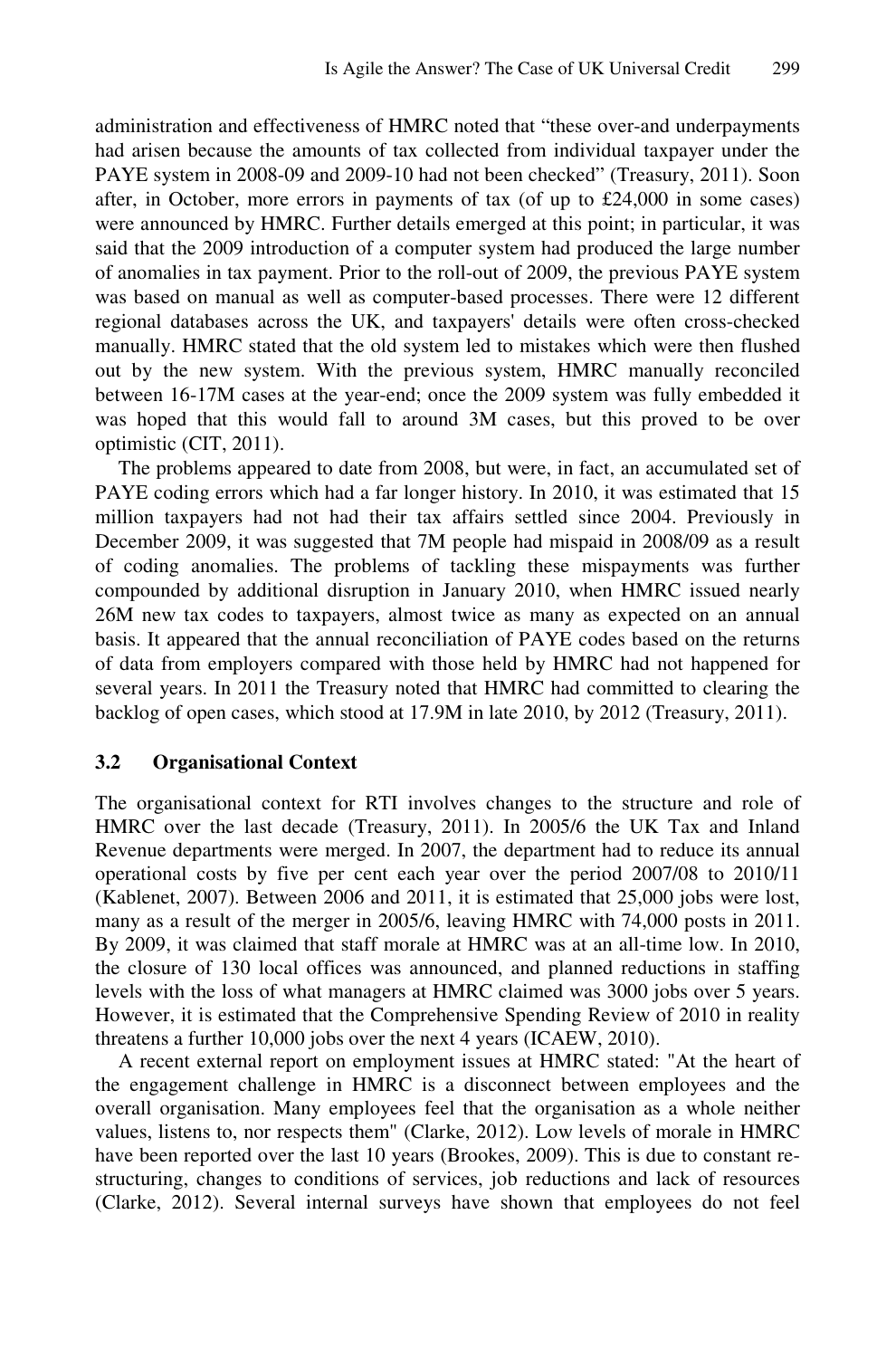trusted by management and that there is a "strong blame culture". This low morale is reflected in the number of strikes that have occurred in recent years. Carter et al. argue that the impact of Lean management processes within HMRC has had "a detrimental effect on employees, their working lives, and the service that is provided to the public" (Carter et al., 2011).

2010 saw a major government review of HMRC in light of complaints from clients, and with regard to the loss of crucial tax income due to mistakes and errors in data handling, as noted above in 3.1. Perhaps it is no coincidence that over this period there have been issues with the suppliers of computing systems, and problems with the resulting processes and tax collections.

## **3.3 Technologies**

The main commercial supplier for the Inland Revenue's Tax and National Insurance system from 1994 to 2004 was EDS, then the second largest software company in the world (BBC, 2003). In 2003, the launch of a new tax credit system led to overpayments of £2B to over two million people and the contract with EDS was scrapped. After eight years, EDS paid £71.25M in compensation for this debacle (Oates, 2009). In 2004, the computing systems contract was awarded to Capgemini with Fujitsu and BT as minor partners (Oates, 2009). This contract, which was originally to run until 2014, was one of the biggest ever IT outsourcing contracts, with a value of £2.6B, and a lifetime value of £8.5B (Computer Weekly, 2009). Aspire (Acquiring Strategic Partners for the Inland Revenue) was set up to replace the contracts Inland Revenue had with EDS and Accenture for IT services respectively (Kablenet, 2007).

In 2009, HMRC revised the contract for the Aspire system with Capgemini and extended it until 2017 (Computer Weekly, 2009). This locking in of IT services for such a long period has been heavily criticised, and illustrates the issues associated with assessing the claims made for cost-savings as a result of Aspire:

The Aspire contract between HMRC and Capgemini covers a 13 year period and was originally valued at £2.8 billion. This contract is a case study of what is wrong with the present procurement culture. Such a large contract is too complex to manage. The assessment of costs and benefits is opaque and it commits too much power and money to a single supplier. (PAC, 2011)

Unfortunately the new computer systems implementation overran, and software problems, which were estimated to cost £395M, delayed the processing of the 2008- 2009 PAYE details for at least a year.

## **3.4 RTI**

In 2010, further changes were proposed to the HMRC PAYE computing system in order to avoid the annual reconciliation process, which was producing large numbers of anomalies in tax codes, and to obtain real-time data from organisations with regard to employee status. The argument was that in comparison to the early period of PAYE when an individual had the same job for many years, nowadays there are rapidly changing patterns of employment, which lead to increases in the under or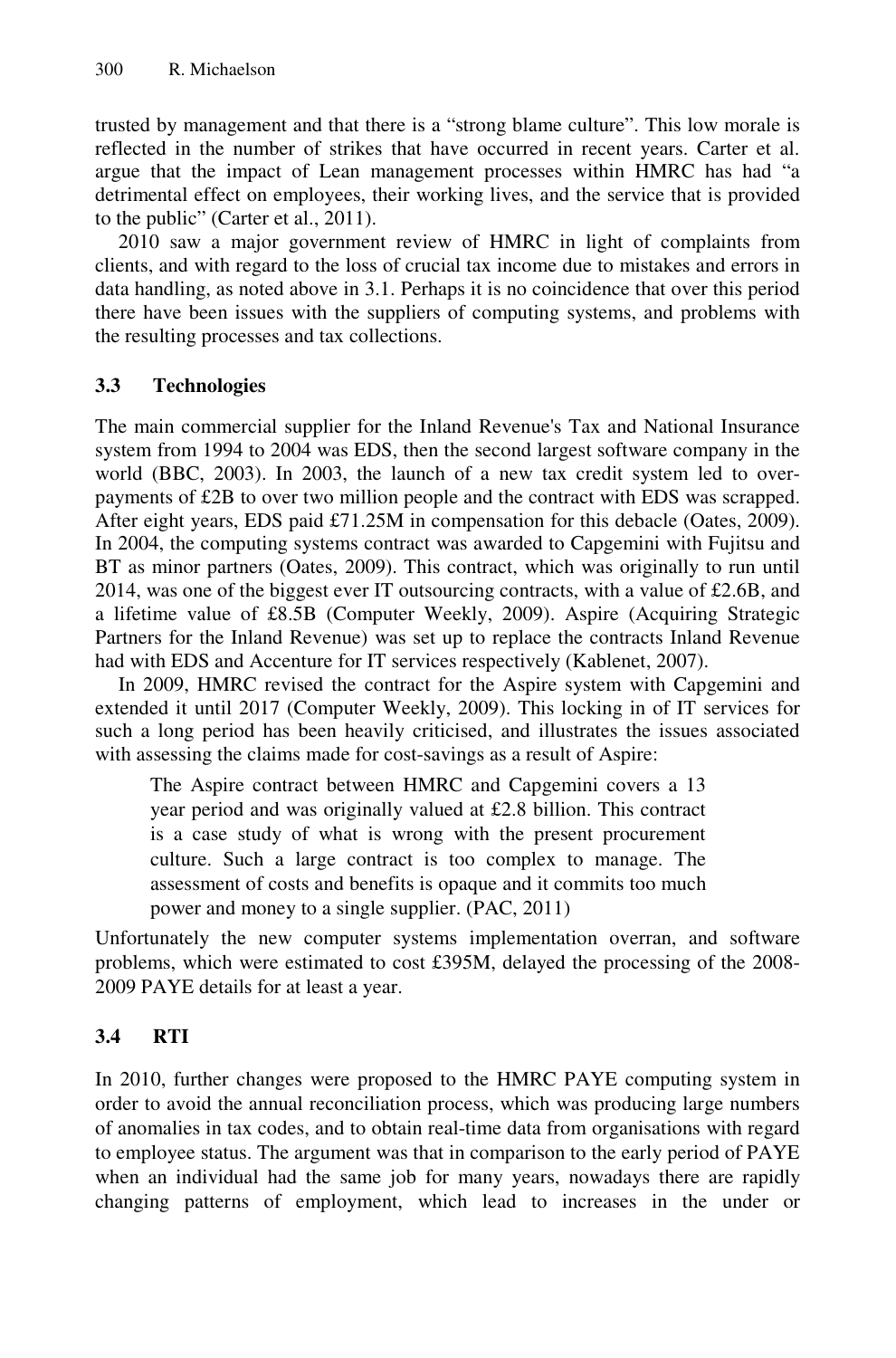overpayment of tax each year. To allow for these rapid changes in employment, an individual's details will be held in a large database known as the Real-Time Information (RTI) system (a data warehouse). The new system requires high levels of data quality (presumably because there is no plan for recovery from the errors that are present in the un-reconciled tax payments based on estimates), and all organisations have been briefed on the need for the provision of clean data. However, the current status of the quality of data held by HMRC is in doubt. As noted by the 2011 Treasury report: "Data quality has been a key weakness in the PAYE system to date. The success of both the National Insurance and PAYE Service and Real-time Information will depend to a large extent on how effectively HMRC can 'cleanse' the data it receives and holds" (Treasury, 2011).

In 2010, a one-off payment of £100M was given to HMRC to help fund RTI which was to be rolled out over a period of 18 months, starting with a pilot in spring 2011. The timetable slipped somewhat, and the pilot started in April 2012 using a selected number of partners, and then proceeding to a full engagement from all employers by October 2013, despite opposition from several interested parties (such as major employers, and professional tax bodies). By July 2012 the pilot involved 500 employers, with approximately 1.7m employees (Fuller, 2012). The pilot was widened further in November 2012.

RTI requires all employers to change their reporting systems to be compliant with HMRC software. Few of the software suppliers who support businesses in PAYE returns had developed appropriate packages in the early part of the project. The original specification also required employers to make payments to HMRC using BACS (Bankers' Automated Clearing Services) instead of EDI (Electronic Data Interchange), competing standards for electronic cash transfers. Since the majority of SME were using EDI there were objections from interested parties, and other problems arose with moving from EDI to BACS as a means of communicating employee records, by September 2011, HMRC had agreed to continue to use several channels for payment, including both EDI and BACS (Say, 2012).

This is but one of several changes made to specifications for RTI during the development phase. Other objectives that were changed due to stakeholder responses include the following examples. Firstly, 'end of work period' P45 forms were to be abolished. A P45 is the document which allows for continuity in the tax process as an individual changes job. However, this decision was reversed after extensive complaints from employers and accountants (Woods, 2012). Secondly, the pilot was originally planned to take under 12 months. The idea that employers should then use a system that had not been fully tested for a complete tax year in pilot form caused some concern:

We welcome the move to introduce Real-time Information (RTI).

We agree with the professional bodies that the system must be tested thoroughly before full implementation, with full consultation with users and close co-operation with the Department for Work and Pensions at all stages. We note that large employers will be required to use the new system in January 2013, which is before the system has been tested through one complete tax year. (Treasury, 2011)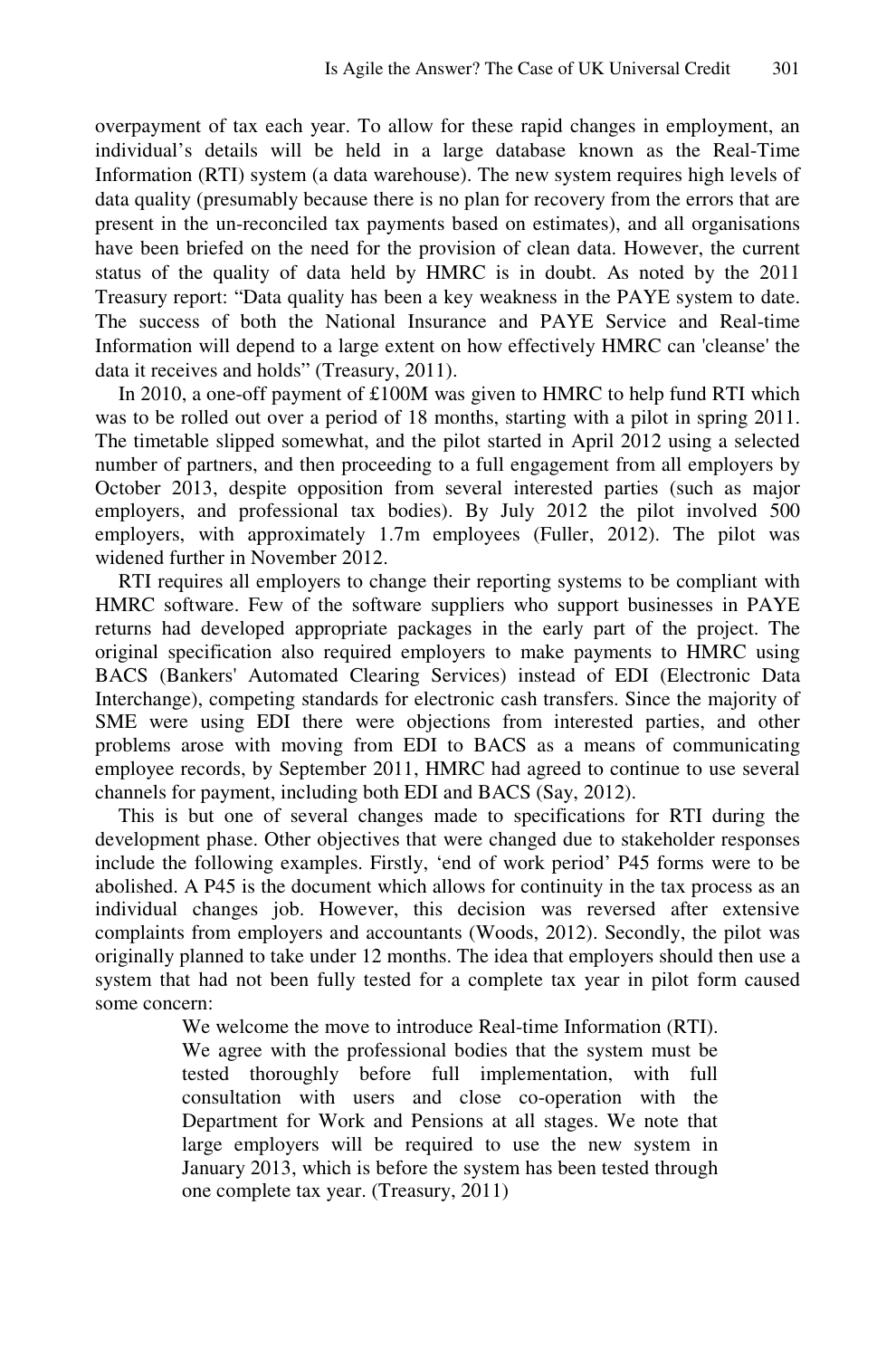As a result of growing external pressure, in October 2012 it was announced that the pilot would continue until April 2013, at which point all employers would use RTI, though larger firms were given between April and October to join the new system.

This responsiveness might be seen as a positive way of developing a new system, if it were not for the impression that the scoping of requirements had been rushed and did not take account of stakeholder views. If anything, these reverses added to the mistrust of HMRC technologies.

The HMRC web-site is predicting that the complete RTI system will be in place for October 2013, or rather that this final date for completion cannot be changed due to the pressure from Ministers who are driving welfare reform. Given the history of overrun on previous HMRC projects, as noted above, and UK public sector IT projects in general, this is a worrying stance. The Treasury has warned of the dangers of such inflexibility in the roll-out of RTI:

> HMRC has committed to an ambitious timescale to deliver Realtime Information, driven in part by the importance of the project in delivering the Universal Credit. The history of large IT projects subject to policy-driven timescales has been littered with failure. The timetable is made more ambitious by the fact HMRC will still be resolving the legacy of open cases and stabilising the National Insurance and PAYE Service during the project's early stages. Introducing Real-time Information before HMRC and the Government can be sure it will work correctly would run unacceptable risks for the reputation of the Department and the tax system. (Treasury, 2011)

As of March 2013, though the pilot has been described as a success, the numbers of small businesses ready for the April change is as low as 32% (PAC, 2012). Not only does HMRC have no contingency plans in place if RTI fails, all remaining 281 tax advice centres will close during 2013-2014 during the period of the roll-out of Universal Credit (Wade, 2013; BBC, 2013).

# **4 Universal Credit**

Universal Credit is a new benefit for people of working age which will be introduced over a four year period from 2013 to 2017. It will replace existing means-tested benefits and tax credits (including income-based Jobseekers; Allowance and Employment and Support Allowance; Income Support; Child Tax Credits; Working Tax Credits; and Housing Benefit). It is the Government's key reform to simplify the benefits systems and to promote work and personal responsibility. (CSC, 2012)

Mark Hoban, who became a minister at the Department for Work and Pensions (DWP) in September 2012, produced figures for the estimated cost of the UC project of £638M, which included IT development, associated integration with other systems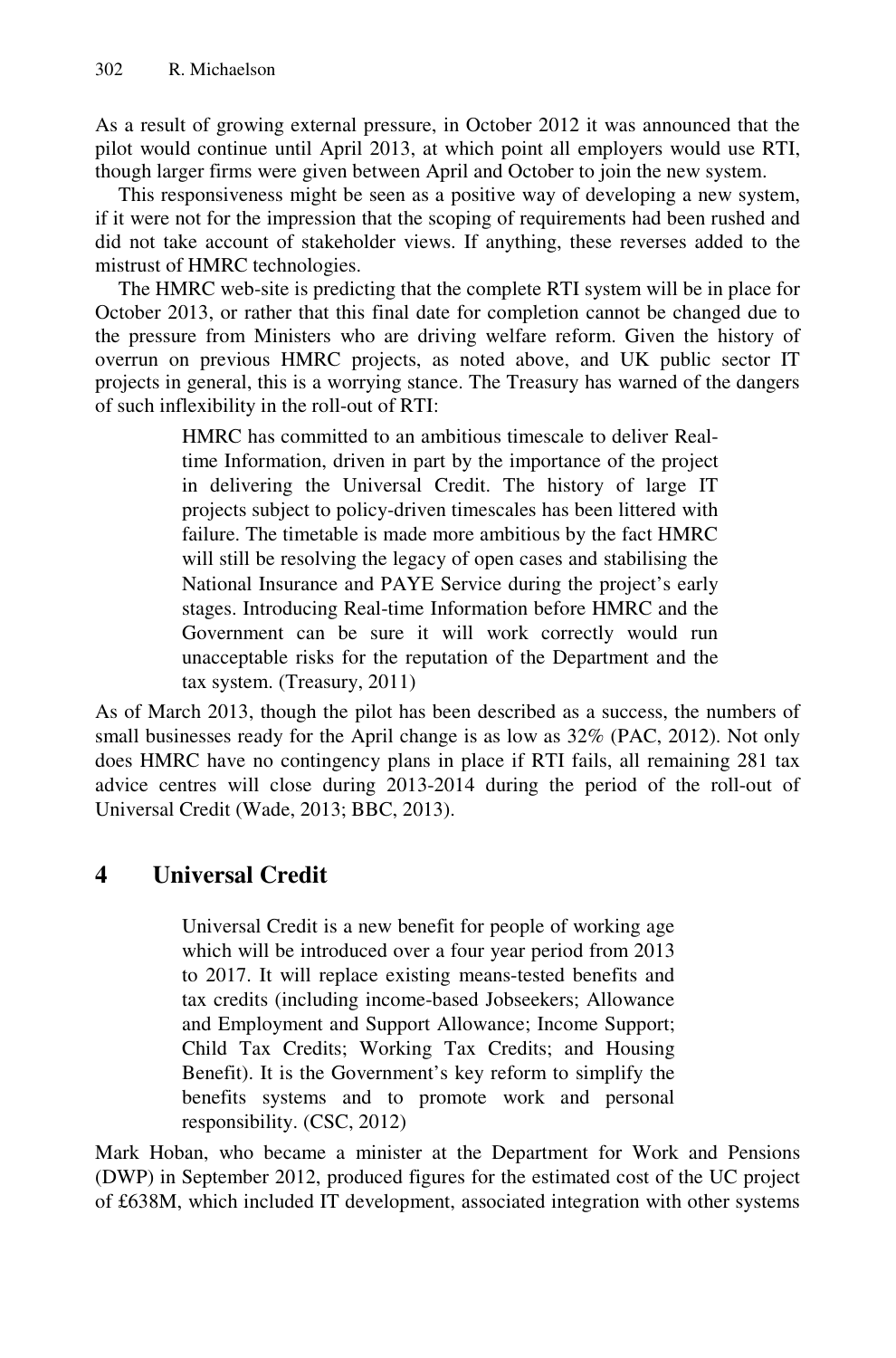and infrastructure requirements. The cost of design, development and software was estimated at £492M, with the remainder for changes to dependant systems and infrastructure (Work & Pensions, 2012). Accenture was awarded the £500M 7-year contract to manage the IT systems that support UC; IBM was awarded a £525M contract which runs until 2018, to provide computing systems across 60 services and will also be involved in the integrating UC project. They are providing a customer information system, resource management, and fraud referral and intervention management, some of which will be used in the delivery of Universal Credit. The DWP also signed a £100 million deal with HP for delivery of software covering the core benefits system and department application support (King, 2011). In addition DWP signed a contract with Capgemini for 7 years, of between £5M and £10M per year, for the provision and maintenance of business applications (Hall, 2011).

The effects of the roll-out of the Universal Credit project can be gauged by reading the transcripts of Select Committee reviews, the reports of various government bodies such as the National Audit Office and the Cabinet Office. In addition there are the reports and briefings which each public department makes about the management of IT and special projects, including the metrics and key performance indicators. All of these are in the public domain. There are over 70 organisations directly affected by changes to benefits and which have responded to consultation exercises. The Local Government Association (LGA) is one these and it has made several representations to the DWP and other committees asking that the Agile methodology for UC be revised as it is 'not grounded in reality' (Hitchcock, 2012).



**Fig. 1.** Proposed Real-Time Payment System (Source: DWP, 2010, p. 35)

In addition, UK Local Authorities have an interest in the change to Universal Credit, since there are various benefits which affect the holder's status with regard to local taxes, such as council tax, and the subsequent need to reconcile monies between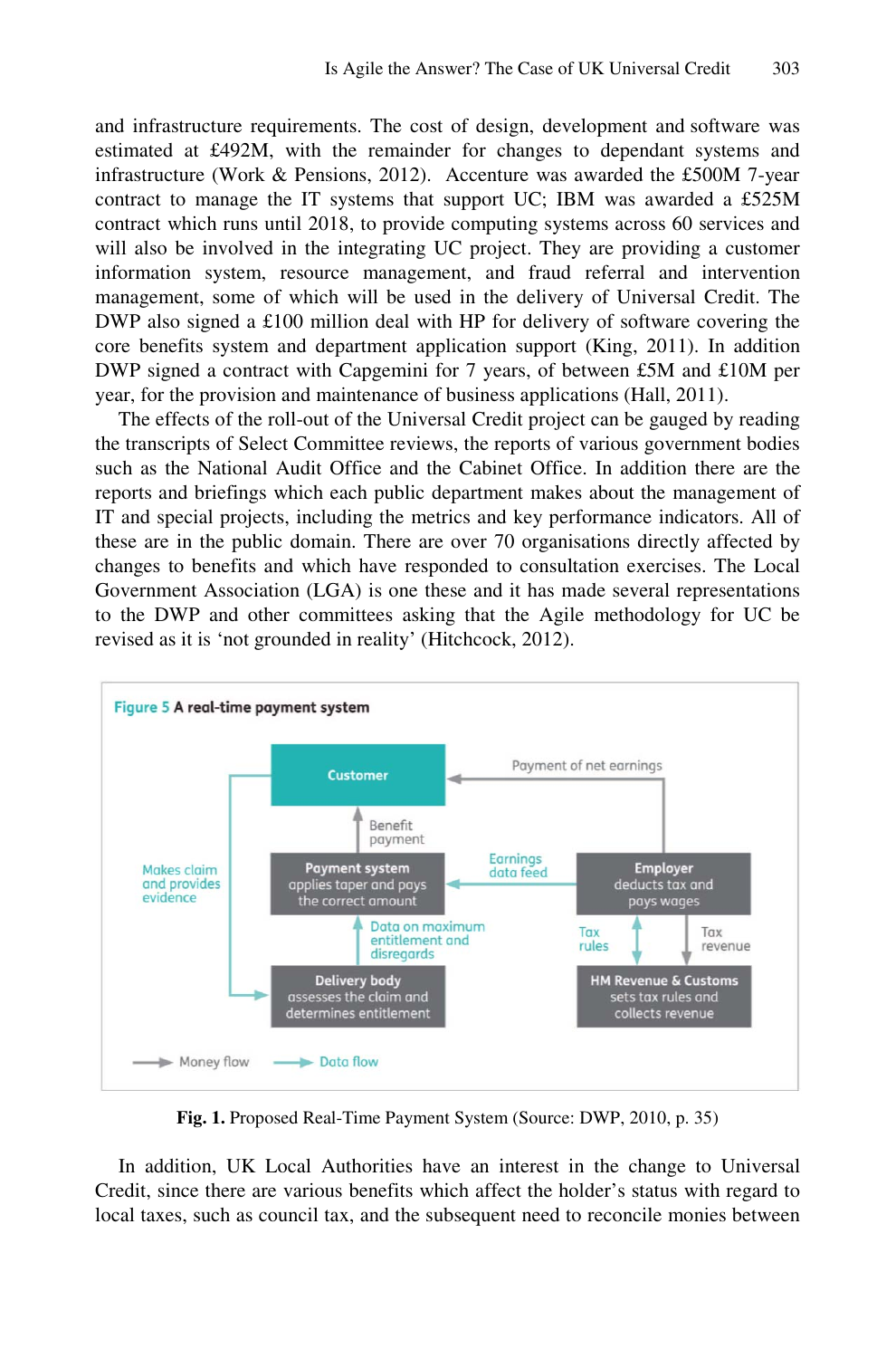central and local government. Local authorities also provide the face-to-face contact for those who receive many benefits. The locally managed Council Tax is not part of the overhaul of Universal Credit, but is part of the total benefit assessment. There are differences as to how benefit payments are made across the UK which directly affect the integration process (Tarr, 2012). Benefit payments have weekly cycles; RTI operates on a monthly cycle. As a result UC has also been planned as a monthly cycle of payment, thereby creating problems for the disadvantaged who are used to budgeting on a weekly basis. Benefits are to be calculated per household not for an individual which may lessen income for women.

Other sources of information concerning policy and practise are the publications of interested bodies including (i) public sector unions, such as Unison; (ii) Charities, such as the Joseph Rowntree Foundation; and (iii) representatives of professions, including accountants and tax professionals, such as the Institute of Chartered Accountants and the Chartered Institute of Taxation, amongst others. For example, the Chartered Institute of Taxation has a group called the Low Income Tax Reform Group (LITR) which is very worried by the possible effects of Universal Credit. They have warned of problems with the accumulation and transition of tax credit debt which may occur as a result of linking benefits payments with taxation in this way, stating *"*HMRC and DWP need a clear and well thought-out strategy to ensure that the start of UC is not blighted by inheriting the £6.5 billion debt that may have accumulated in tax credits by 2014/15" (LITR, 2012).

Under the new system all claimants will be 'digital by default'. The plan is to have all communications from an individual about benefits online, and for payments to be made into an online account. 'Digital by Default' has been criticised for affecting the most vulnerable, who are those who are most likely to receive many of the benefits (Tarr, 2012). Many of those claiming benefits do not have bank accounts, and budget with cash set aside for specific items such as rent, debts and food. Community charity Citizens Advice warns that the Universal Credit system "risks causing difficulties to the 8.5 million people who have never used the internet and a further 14.5 million who have virtually no ICT skills" (WPC, 2012).

Unfortunately the DWP has not published the fuller details of the technology that will integrate the existing systems (See Figure 1 for a dataflow diagram of real-time payments for Universal Credit proposed in 2010 by DWP). The October 2012 Joseph Rowntree Foundation report discussed the problem of lack of details about the IT as follows:

However, there is still very limited publically available information on how the IT will operate and what will happen if things go wrong; DWP should address this and provide reassurance on how the system will operate, what training staff will undergo to understand it, and what processes will be in place in case IT systems fail. (Tarr, 2012)

Other information that is not in the public domain includes how Agile methods are actually being deployed in UC development (Slater, 2012). Is Agile regarded as a software development method, a project management process, at odds with the 'waterfall' method, or scalable? This is the main focus of the next section in which the efficacy of the adoption of Agile methods is discussed.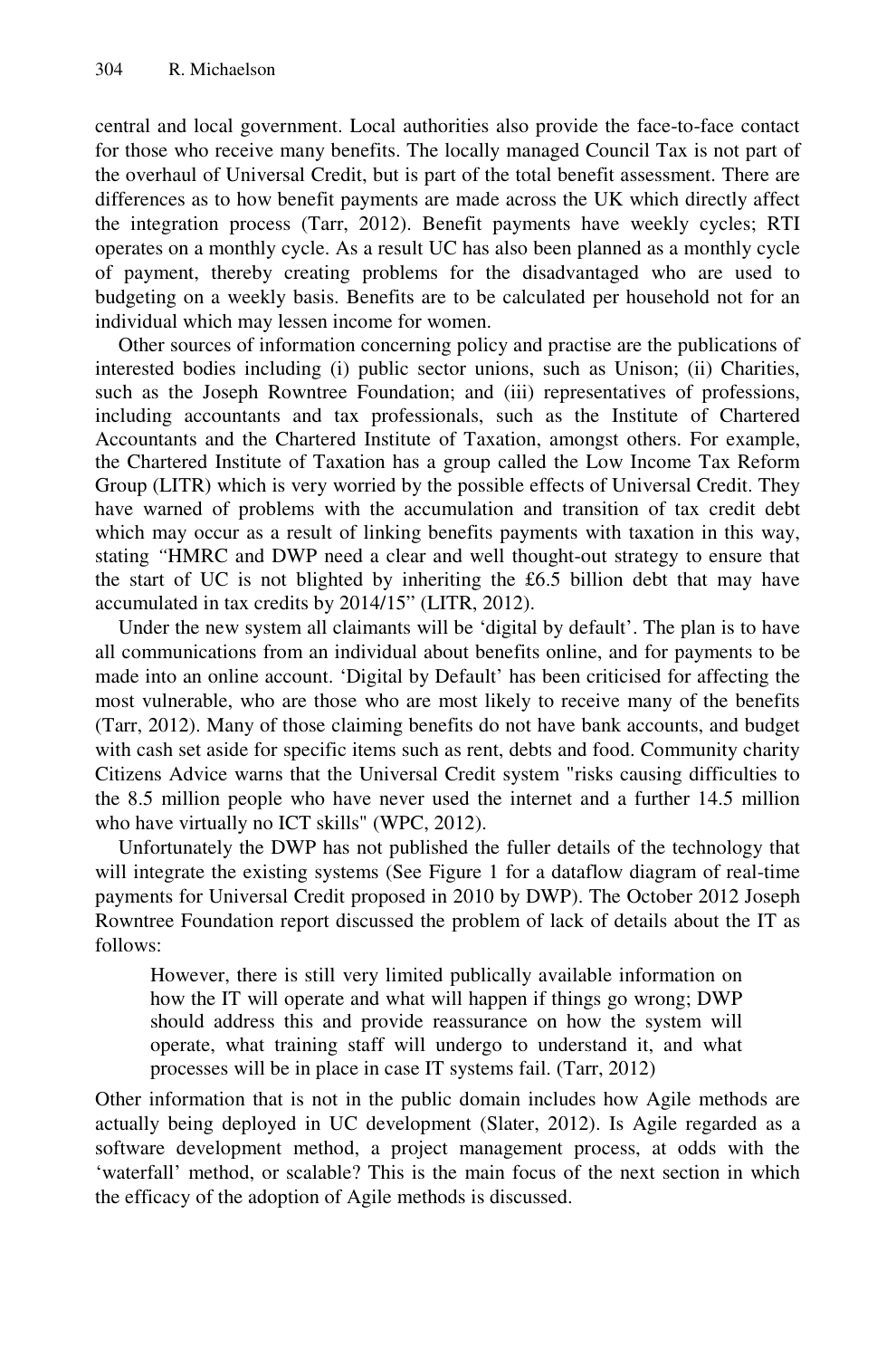## **5 Is Agile the Answer?**

In September 2012, in response to criticisms of timescale, the DWP claimed that '"The IT is already mostly built. It is not a single IT system, but is being built part-bypart on an agile basis as well as bringing in existing systems. It is built and tested, ontime and on-budget" (Hall, 2011). Iain Duncan Smith, the government Work and Pensions Secretary, told the Commons Select Committee when it took evidence on Universal Credit in September 2012:

The thing about the agile process which I find frustrating at times, because we cannot quite get across to people, is that agile is about change. It is about allowing you to get to a certain point in the process, check it out, make sure it works, come up with something you can rectify, and make it more efficient. So you are constantly rolling forward, proving, and making more efficient. (CSC, 2012)

The Cabinet Office Major Projects Authority (MPA) issued the *Starting Gate Review of Universal Credit* in September 2011. This report notes some concerns about the take-up of agile methods as follows: "Overall, the use of an agile methodology remains unproven at this scale and within UK Government however, the challenging timescale does present DWP with few choices for delivery of such a radical programme." Thus Agile was chosen not because it was a tried and tested methodology, but because of the short timescale (Collins, 2011). This report also shows that there are doubts about the scalability of the Agile process stating further that the programme is using conventional, multi-million pound contracts with large suppliers to deliver the system, with RTI being developed simultaneously using a conventional waterfall methodology (Ballard, 2011; Collins, 2011).

There is a lack of understanding in the government and civil service that adopting agile processes will require changes to organisational structures (Nerur, 2005). Commenting that government IT is not just a cost to be managed, Sir Ian Magee, who co-edited the 'System Upgrade?' report, questioned the ability of senior civil servants as follows:

Agile requires real changes in departmental procurement, policy development and operational management processes, and it is not clear that government IT leaders feel sufficiently confident or supported to challenge departmental board leaders and ministers to do things differently. Meanwhile, in my experience, many top level civil servants express discomfort about challenging IT leaders to deliver better, more responsive services, in part due to a shortage of knowledge but also due to a distinct shortage of information on chief information officer (CIO) performance. (Magee, 2012)

In the case of Universal Credit, Agile has become an answer to critics of the scale and speed of the process, a means by which SME can become part of the software solution, and is also regarded as a project management and procurement process, rather than a software development method.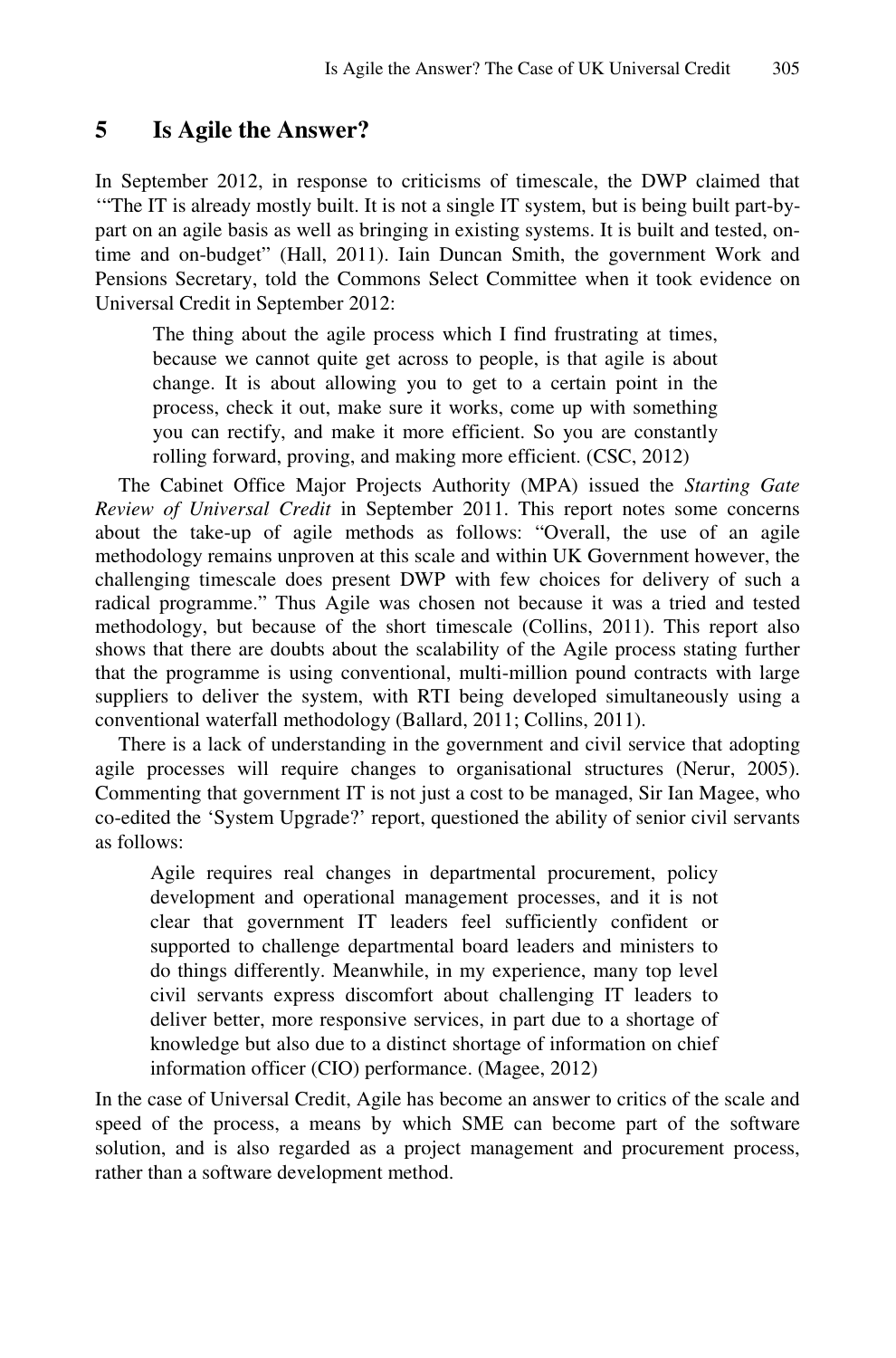Many questions are as yet unanswered with respect to this example of interlinked large-scale public sector IT projects. Will the use of Agile design in government departments mean that the 'IT rip-offs' of the past are no longer going to happen? How can Agile be used successfully if civil servants and managers appear to have little or no technical understanding in the first place? To what extent can such grandiose schemes be decoupled from the political contexts in which they are conceived and driven? There is growing evidence that the use of Agile methods is not compatible with large-scale projects or organisations that are bureaucratic (Nerur, 2005). In 2011 the US Department of Defence had to impose an emergency reform of IT projects using Agile methods, after 11 major computer systems went \$6bn over budget and were estimated to be 31 years behind schedule (Ballard, 2012). As noted in section 2.1 above, Agile requires a daily commitment from clients to meet with developers. In large-sale projects it can be hard to identify appropriate clients for subprojects, and for those clients to be available for daily meetings with small development teams. It is also difficult to imagine how the needs of public accountability can be met without some level of administrative control and documentation.

The DWP states in the  $21^{st}$  Century Welfare paper: "In planning the transition to the new system, we would be guided by our principles of simplicity, fairness and affordability" (DWP, 2010). What is evident in the analysis presented above is that the addition of major IT change adds complexity to the process of simplification. Whether this grand project is affordable will only be determined at some point in the future. Howver, it seems likely that there will be losers in this roll-out – those with the most dependency on benefits and welfare, which is hardly fair.

It is unlikely that we can identify one factor in particular that is the main cause of systems failure, but given the complex nature of large-scale public sector projects it is also unlikey that relying on one factor alone, such as a change in software methodology, will guarantee success. The rationale of government entering on new large-scale complex IT projects after the experiences of the previous disasters discussed above was the use of Agile methods. In the cases of RTI and UC outlined above, I would argue that Agile has become a rhetorical device rather than the answer to large-scale public sector IT failure. Ian Watmore, who was Permanent Secretary of the Cabinet office in 2011, at the time of the major review, identified three main reasons for large-scale IT failure: "policy problems, business change problems or bigbang implementation" (PAC, 2011). The Universal Credit project has all of these features. It is unlikely that the adoption of a new method of software design and procurement will affect such major structural processes.

## **6 Glossary**

| <b>ASPIRE</b>                       | Acquiring Strategic Partners for the Inland Revenue |
|-------------------------------------|-----------------------------------------------------|
| <b>BACS</b>                         | <b>Bankers' Automated Clearing Services</b>         |
| DWP Department of Work and Pensions |                                                     |
| EDI                                 | Electronic Data Interchange                         |
| <b>HMRC</b>                         | Her Majesties Revenue and Customs                   |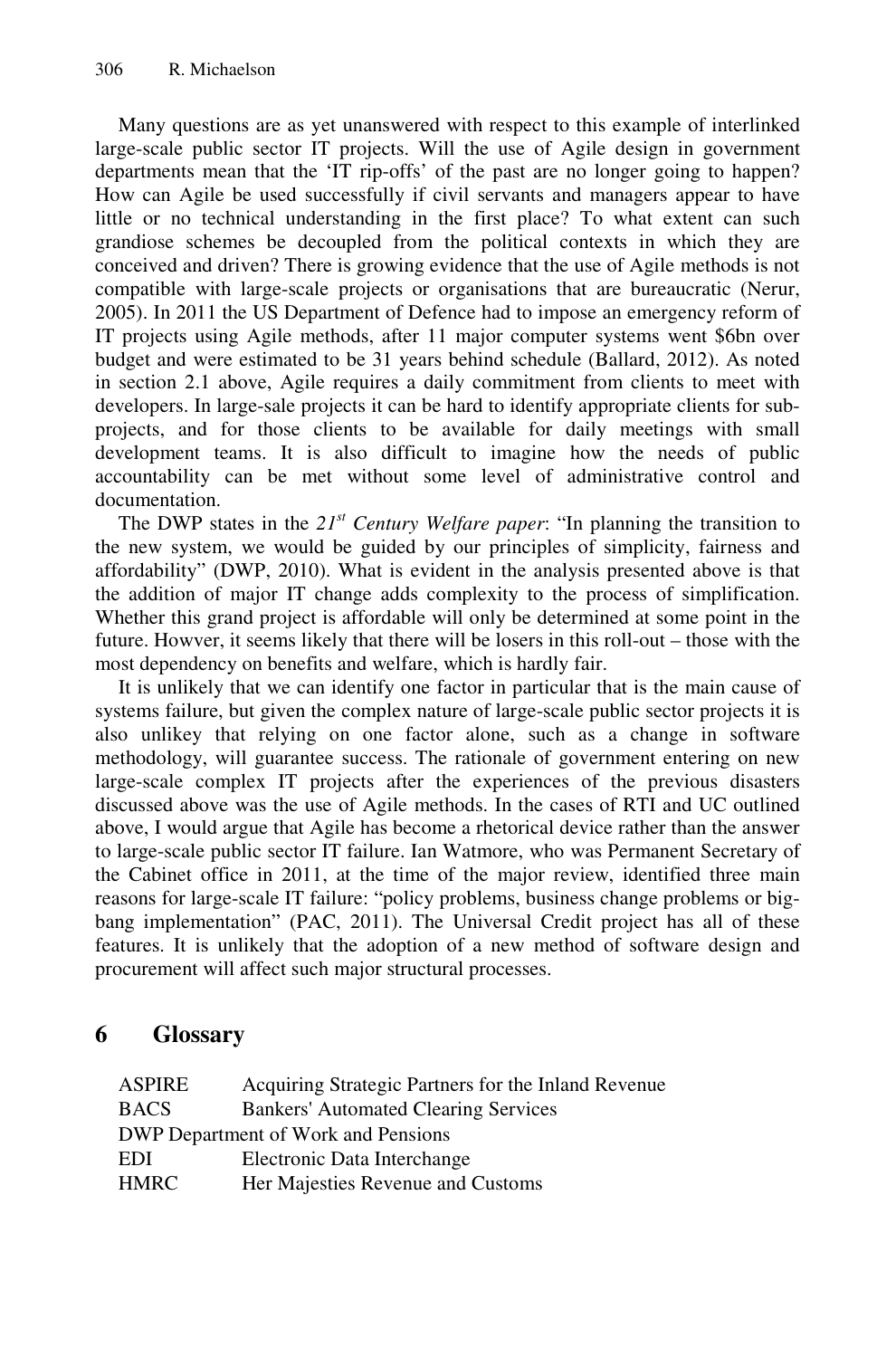| <b>Information Technology</b>       |  |
|-------------------------------------|--|
| <b>Information Systems</b>          |  |
| LITR Low Income Tax Reform Group    |  |
| <b>Local Government Association</b> |  |
| Major Projects Authority            |  |
| National Insurance and PAYE Service |  |
| Pay As You Earn                     |  |
| Real Time Information               |  |
| Small to Medium-sized Enterprise    |  |
| Universal Credit                    |  |
|                                     |  |

### **References**

- Anderson, R., Brown, I., Dowty, T., Inglesant, P., Heath, W., Sasse, A.: Database State: A Report Commissioned by the Joseph Rowntree Reform Trust Ltd. Joseph Rowntree Reform Trust Ltd., York (2009)
- Ballard, M.: Universal Credit deadline forced DWP to use "unproven" agile development. Computer Weekly (October 4, 2011)
- Ballard, M.: Soldiers nail data for agile offensive on \$6bn cock-up. Public Sector IT, Computer Weekly (June 2012)
- BBC: Inland Revenue dumps IT provider, BBC News (December 11, 2003)
- BBC: HMRC to close all of its 281 Enquiry Centres, BBC News (March 14, 2013), http://www.bbc.co.uk/news/business-21789759
- Beynon-Davies, P.: Human error and information systems failure: the case of the London ambulance service computer-aided despatch system project. Interacting with Computers 11, 699–720 (1999)
- Brookes, R.: Morale among HMRC workers falls to new low. Accountancy Age (July 9, 2009)
- Carter, R., Danford, A., Howcroft, D., Richardson, H., Smith, A., Taylor, P.: Lean and mean in the civil service: the case of processing in HMRC. Public Money & Management  $31(2)$ , 115–122 (2011)
- CIT: PAYE Reconciliation questions and answers, Chartered Institute of Taxation (2011), http://www.tax.org.uk/media\_centre/blog/Technical/PAYE%20QAs
- Clarke, N.: People Engagement in HMRC: A report to ExCom and the HMRC trade unions (May 2012)
- CO: Government ICT Strategy Strategic Implementation Plan: Moving from the 'what' to the 'how' (March 2011)
- CO: One Year On: Implementing the Government ICT Strategy (May 2012)
- Collins: Universal Credit review now published, Campaign4Change (October 10, 2011)
- CSC: Universal Credit, Commons Select Committee (September 20, 2012)
- Computer Weekly: HMRC revises Aspire contract with Capgemini. Computer Weekly (October 29, 2009)
- Denning, P.J., Gunderson, C., Hayes-Roth, R.: Evolutionary system development. Communications of the ACM 51(12), 28–31 (2008)
- DoH: The future of the National Programme for IT Department of Health press release (September 9, 2010)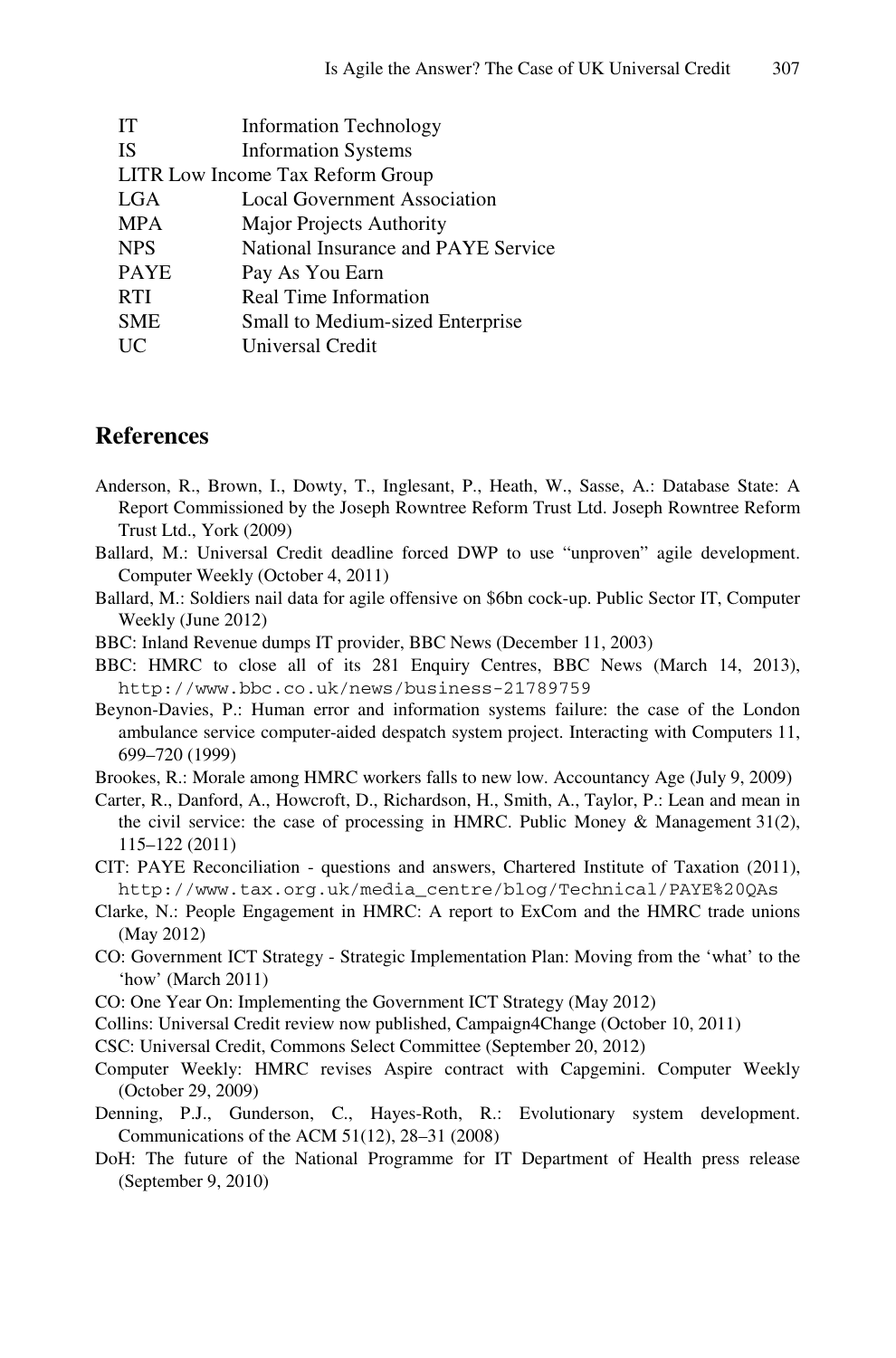- DWP: 21st Century Welfare, Presented to Parliament by the Secretary of State for Work and Pensions by Command of Her Majesty. The Stationery Office Limited (July 2010)
- Fincham, R.: Narratives of Success and Failure in Systems. British Journal of Management 13(1), 1–14 (2002)
- Fuller, C.: Gauke rejects postponement of RTI. Accountancy Age (July 2012)
- Geertz, C.: The interpretation of cultures. Hutchinson, London (1975)
- Hall, K.: IBM signs £525m DWP contract to provide Universal Credit systems. Computer Weekly (September 29, 2011)
- Goldfinch, S.: Pessimism, Computer Failure, and Information Systems Development. Public Administration Review (September/October 2007)
- Hall, K.: DWP hits back at criticism over Universal Credit IT systems. Computer Weekly (September 17, 2012)
- Hitchcock, G.: LGA: revise 'agile' approach to universal credit. Government Computing, Kable (2012), http://central-government.governmentcomputing.com/ news/lga-revise-agile-approach-to-universal-credit
- HMRC (2012), http://www.hmrc.gov.uk/history/taxhis6.htm

ICAEW: Comprehensive Spending Review (2010),

- http://www.ion.icaew.com/TaxFaculty/20858
- Kablenet: HMRC extends Aspire deal to 2017: Cost cutting drive, The Register (2007), http://www.theregister.co.uk/2007/11/08/hmrc\_extends\_aspire
- King, L.: DWP signs fifth large deal with HP. Computer World (October 7, 2011)
- Law, J.: After Method: Mess in Social Science Research. Routledge, London (2007)
- LITR (2012), http://www.litrg.org.uk/News/2012/work-and-pensionscommittee-of-mps-scrutinises-universal-credit
- Magee, I., Gash, T., Stephen, J.: System upgrade? The first year of the Government's ICT strategy. Institute for Government (June 25, 2012)
- NAO: The failure of the FiReControl project, National Audit Office (2011a)
- NAO: ICT in government: landscape review, National Audit Office (February 17, 2011b)
- NAO: Implementing the Government ICT Strategy: six-month review of progress, National Audit Office (December 21, 2011c)
- Nerur, S., Radhakanta, M., Mangalaraj, G.: Challenges of migrating to agile methodologies. Communications of the ACM 48(5), 73–78 (2005)
- Oates, J.: EDS pays for tax failure: Final divorce settlement. The Register (2009), http://www.theregister.co.uk/2009/01/07/eds\_hmrc\_tax\_credit\_f ail/
- PAC: Government and IT- "A Recipe For Rip-Offs": Time For A New Approach, Public Administration Committee Report (July 28, 2011), http://www.publications.parliament.uk/pa/cm201012/cmselect/ cmpubadm/715/71502.htm
- PAC: Minutes of Evidence (HC 716), Public Accounts Committee (November 5, 2012), http://www.publications.parliament.uk/pa/cm201213/cmselect/cm pubacc/716/121105.htm
- Say, M.: RTI: Inside the massive IT project at the heart of universal credit, Guardian professional. The Guardian (March 5, 2012)

Sherman, J., Savage, M.: Whitehall's Wasted Billions. The Times, pp. 6–7 (January 9, 2102)

Slater, J.: Universal Credit Programme: Freedom of Information request (2012), http://www.whatdotheyknow.com/request/universal\_credit\_programme